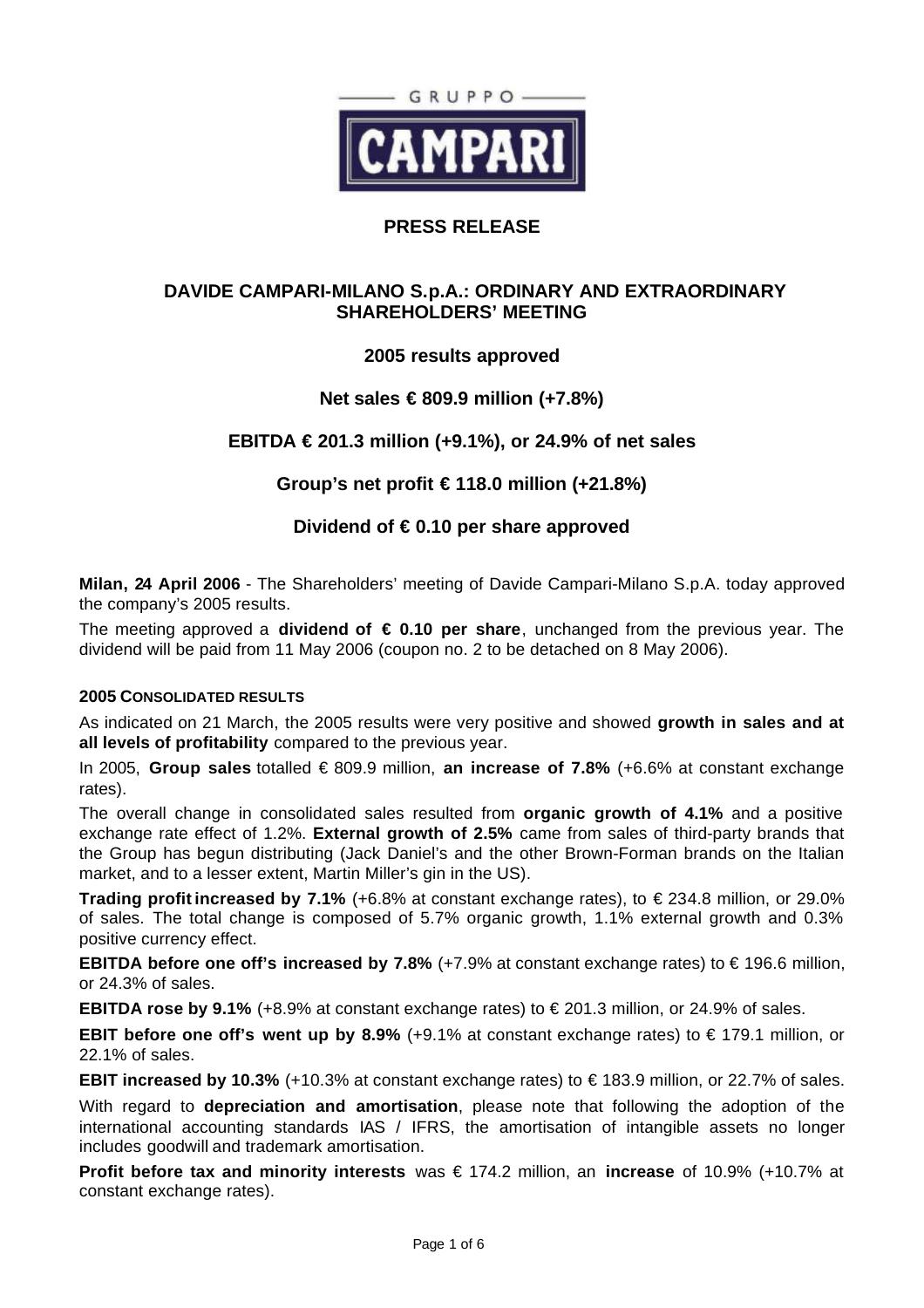**Group's net profit** was € 118.0 million, a **rise of 21.8%** (+22.1% at constant exchange rates).

**Shareholders' equity** was € 695.8 million at 31 December 2005.

At 31 December 2005, **net financial debt** stood at € 371.4 million (€ 327.5 million at 30 September 2005). **The debt to equity ratio** at 31 December 2005 was 53.4%.

### **EVENTS TAKING PLACE AFTER THE END OF 2005**

On 15 March 2006, the Campari Group completed the acquisition from Pernod Ricard of Scotch whisky brands Glen Grant, Old Smuggler and Braemar as well as related assets, including the Glen Grant distillery in Rothes, Scotland. The agreement was announced on 22 December 2005. The payment of the acquisition of  $\epsilon$  130 million, financed via bank debt, was made in cash.

### **OTHER RESOLUTIONS**

**Own shares.** The Shareholders' meeting authorised the purchase and/or sale of own shares, mainly to be used to service the stock option plans. The authorisation shall concern the purchase and/or sale of a total number of shares, including existing own shares, up to 10% of the share capital. As of today, the company has own shares corresponding to 3.11% of the share capital. The authorisation shall remain valid until 30 June 2007. The corresponding minimum and maximum purchase and/or sale price will be determined at a unit price which, as regards the said price range, shall not be less than 25% and shall not exceed 25% than the average reference price determined by the three Stock Market sessions prior to each single transaction.

**Amendments to the company's by-laws**. The extraordinary Shareholders' Meeting approved an amendment to the company's by-laws to give directors the authorisation to increase the share capital (both free or against payment) and issue bonds (both convertible and not) and other financial instruments.

\* \* \*

The **Campari Group** is a major player in the global beverage sector, trading in over 190 nations around the world with a leading position in the Italian and Brazilian markets and a strong presence in the US, Germany and Switzerland. The Group has an extensive portfolio that spans three business segments: spirits, wines and soft drinks. In the spirits segment stand out internationally renowned brands, such as Campari, SKYY Vodka and Cynar together with leading local brands, such as Aperol, CampariSoda, Glen Grant, Ouzo 12 and Zedda Piras and the Brazilian brands Dreher, Old Eight, Drury's. In the wine segment together with Cinzano, known world-wide, are Liebfraumilch, Mondoro, Riccadonna, Sella & Mosca and Teruzzi & Puthod all respected wines in their category. In the soft drinks segment are Crodino, Lemonsoda and its respective line extension dominating the Italian market. The Group has over 1,500 employees. The shares of the parent company, Davide Campari-Milano, are listed on the Italian Stock Exchange.

# **FOR FURTHER INFORMATION: Investor enquiries: Media enquiries:** Tel.: +39 02 6225 330 Tel.: +39 02 6225 206 Email: investor.relations@campari.com Website: www.campari.com Email: chiara.bressani@campari.com

# **Chiara Garavini Chiara Bressani**

**Moccagatta Pogliani & Associati** Tel.: +39 02 8693806 Email: segreteria@moccagatta.it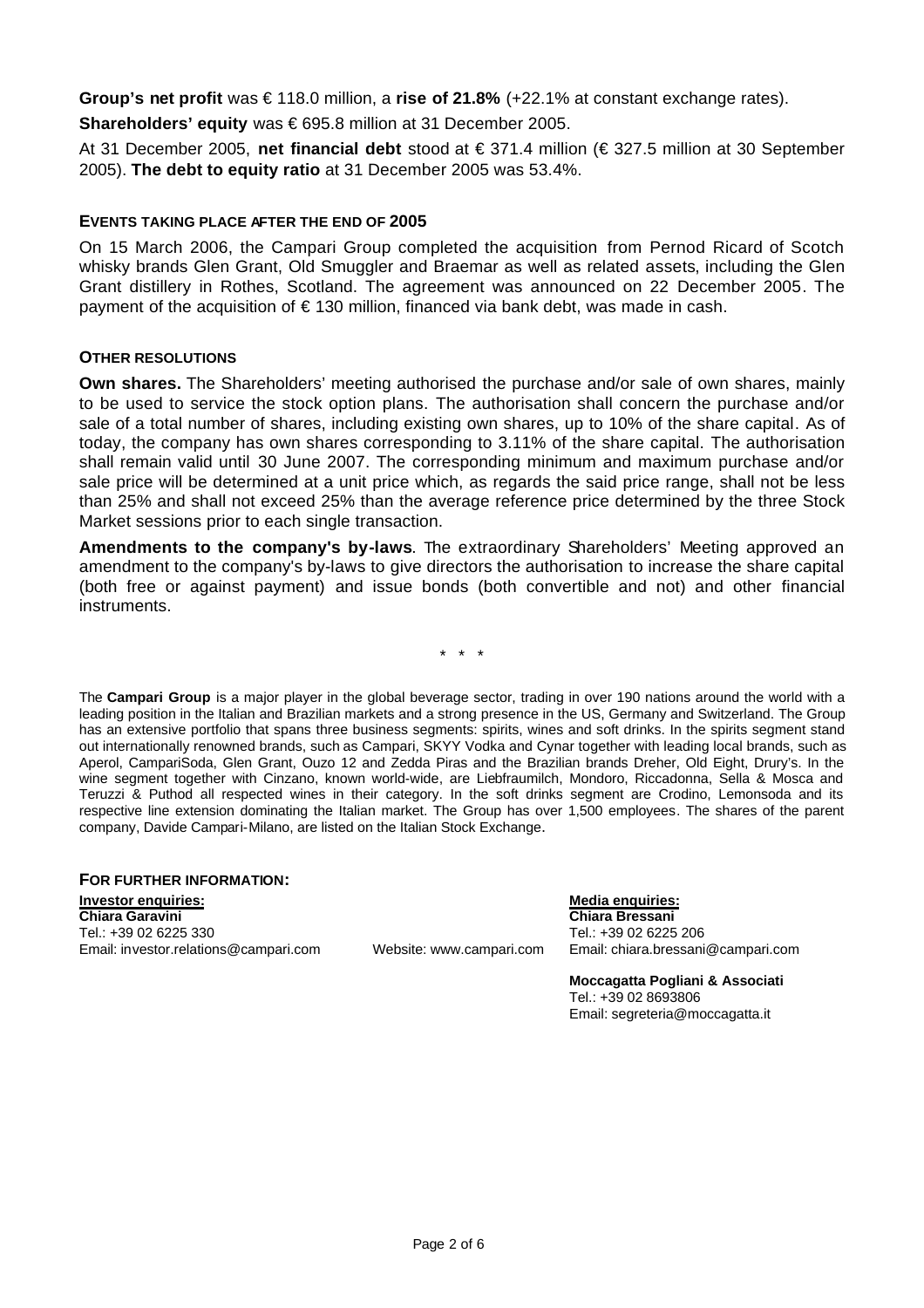# **CAMPARI GROUP**

# **Consolidated net revenues by segment**

|                | 1 January - 31 December 2005 |          | 1 January - 31 December 2004 |        | Change   |  |
|----------------|------------------------------|----------|------------------------------|--------|----------|--|
|                | $\epsilon$ million           | ℅        | $\epsilon$ million           | %      | %        |  |
| Spirits        | 551.5                        | 68.1%    | 493.1                        | 65.6%  | 11.9%    |  |
| Wines          | 125.2                        | $15.5\%$ | 120.8                        | 16.1%  | 3.6%     |  |
| Soft drinks    | 124.9                        | $15.4\%$ | 127.4                        | 17.0%  | $-1.9%$  |  |
| Other revenues | 8.3                          | 1.0%     | 9.9                          | 1.3%   | $-15.9%$ |  |
| <b>Total</b>   | 809.9                        | 100.0%   | 751.1                        | 100.0% | 7.8%     |  |

# **Consolidated net revenues by geographic area**

|                               | 1 January - 31 December 2005 |        | 1 January - 31 December 2004 |        | Change |
|-------------------------------|------------------------------|--------|------------------------------|--------|--------|
|                               | $\epsilon$ million           | %      | $\epsilon$ million           | %      | %      |
| Italy                         | 381.5                        | 47.1%  | 363.6                        | 48.4%  | 4.9%   |
| Europe                        | 151.7                        | 18.7%  | 141.8                        | 18.9%  | 6.9%   |
| Americas<br>Rest of the world | 242.0                        | 29.9%  | 214.6                        | 28.6%  | 12.8%  |
| and duty free                 | 34.8                         | 4.3%   | 31.1                         | 4.1%   | 11.9%  |
| <b>Total</b>                  | 809.9                        | 100.0% | 751.1                        | 100.0% | 7.8%   |

### **Reclassified consolidated income statement**

|                                           | 1 January - 31 December<br>2005 |          | 1 January - 31 December<br>2004 |          | Change   |
|-------------------------------------------|---------------------------------|----------|---------------------------------|----------|----------|
|                                           | $\epsilon$ million              | %        | $\epsilon$ million              | %        | %        |
| Net sales $(1)$                           | 809.9                           | 100.0%   | 751.1                           | 100.0%   | 7.8%     |
| Total cost of goods sold                  | (345.1)                         | $-42.6%$ | (316.6)                         | $-42.1%$ | 9.0%     |
| Gross margin                              | 464.9                           | 57.4%    | 434.6                           | 57.9%    | 7.0%     |
| Advertising and promotion                 | (139.7)                         | $-17.2%$ | (131.3)                         | $-17.5%$ | 6.4%     |
| Sales and distribution expenses           | (90.3)                          | $-11.1%$ | (84.1)                          | $-11.2%$ | 7.4%     |
| <b>Trading profit</b>                     | 234.8                           | 29.0%    | 219.2                           | 29.2%    | 7.1%     |
| G&A and other operating income / expenses | (55.7)                          | $-6.9%$  | (54.7)                          | $-7.3%$  | 1.8%     |
| <b>EBIT before one-off's</b>              | 179.1                           | 22.1%    | 164.4                           | 21.9%    | 8.9%     |
| One-off's                                 | 4.7                             | 0.6%     | 2.2                             | 0.3%     | 113.6%   |
| <b>Operating profit = EBIT</b>            | 183.9                           | 22.7%    | 166.7                           | 22.2%    | 10.3%    |
| Net financial income (expenses)           | (9.9)                           | $-1.2%$  | (9.6)                           | $-1.3%$  | 3.1%     |
| Income from associates                    | 0.3                             | 0.0%     | 0.0                             | 0.0%     |          |
| <b>Pretax profit</b>                      | 174.2                           | 21.5%    | 157.1                           | 20.9%    | 10.9%    |
| Taxes                                     | (51.2)                          | $-6.3%$  | (43.1)                          | $-5.7%$  | 18.8%    |
| Net profit                                | 123.1                           | 15.2%    | 114.0                           | 15.2%    | 8.0%     |
| Minority interests                        | (5.0)                           | $-0.6%$  | (17.1)                          | $-2.3%$  | $-70.8%$ |
| Group's net profit                        | 118.0                           | 14.6%    | 96.9                            | 12.9%    | 21.8%    |
| Other information:                        |                                 |          |                                 |          |          |
| Depreciation                              | (17.4)                          | $-2.1%$  | (17.8)                          | $-2.4%$  | $-2.2%$  |
| <b>EBITDA before one-off's</b>            | 196.6                           | 24.3%    | 182.3                           | 24.2%    | 7.8%     |
| <b>EBITDA</b>                             | 201.3                           | 24.9%    | 184.5                           | 24.5%    | 9.1%     |

(1) Net of discounts and excise duty.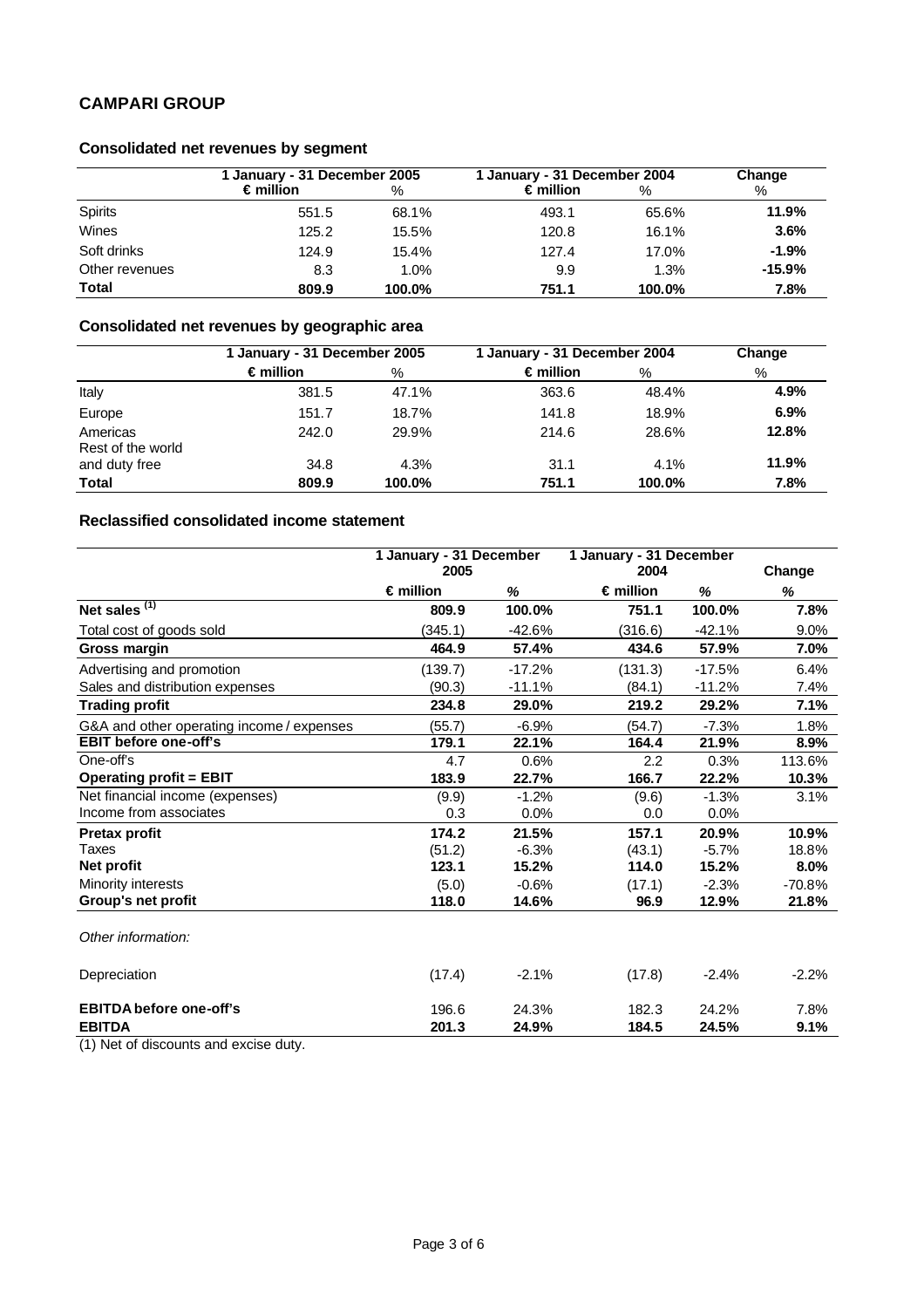# **CAMPARI GROUP**

### **Reclassified consolidated balance sheet**

|                                             | 31 December 2005   | 31 December 2004   |
|---------------------------------------------|--------------------|--------------------|
|                                             | $\epsilon$ million | $\epsilon$ million |
| <b>ASSETS</b>                               |                    |                    |
| <b>Non-current assets</b>                   |                    |                    |
| Net tangible fixed assets                   | 152.5              | 144.2              |
| <b>Biological assets</b>                    | 13.5               | 9.5                |
| Property                                    | 4.6                | 4.1                |
| Goodwill and trademarks                     | 750.6              | 575.6              |
| Intangible assets                           | 3.8                | 3.4                |
| Interests in associates                     | 0.6                | 0.4                |
| Pre-paid taxes                              | 16.5               | 15.5               |
| Other non-current assets                    | 11.1               | 34.9               |
| <b>Total non-current assets</b>             | 953.2              | 787.7              |
| <b>Current assets</b>                       |                    |                    |
| Inventories                                 | 135.3              | 114.4              |
| Trade receivables                           | 237.4              | 166.3              |
| Short-term financial receivables            | 3.2                | 3.9                |
| Cash at bank and securities                 | 247.5              | 246.0              |
| Other receivables                           | 24.2               | 22.9               |
| <b>Total current assets</b>                 | 647.6              | 553.4              |
| Non-current assets for sale                 | 0.1                | 0.1                |
| <b>Total assets</b>                         | 1,600.9            | 1,341.2            |
| <b>LIABILITIES AND SHAREHOLDERS' EQUITY</b> |                    |                    |
| <b>Shareholders' equity</b>                 |                    |                    |
| Share capital                               | 29.0               | 29.0               |
| Reserves                                    | 664.5              | 595.8              |
| Group's shareholders' equity                | 693.6              | 624.8              |
| Minority interests                          | 2.2                | 4.4                |
| <b>Total shareholders' equity</b>           | 695.8              | 629.2              |
| <b>Non-current liabilities</b>              |                    |                    |
| <b>Bonds</b>                                | 374.6              | 378.0              |
| Other non-current financial payables        | 122.8              | 27.2               |
| Staff severance fund                        | 14.3               | 15.2               |
| Risks fund                                  | 10.1               | 14.3               |
| Deferred tax                                | 43.3               | 25.1               |
| <b>Total non-current liabilities</b>        | 565.1              | 459.7              |
| <b>Current liabilities</b>                  |                    |                    |
| Banks borrowings                            | 112.8              | 55.6               |
| Other financial payables                    | 17.2               | 15.3               |
| Trade payables                              | 150.2              | 127.6              |
| Payables to tax authorities                 | 25.1               | 20.5               |
| Other current liabilities                   | 34.8               | 33.3               |
| <b>Total current liabilities</b>            | 340.0              | 252.3              |
| Total liabilities and shareholders' equity  | 1,600.9            | 1,341.2            |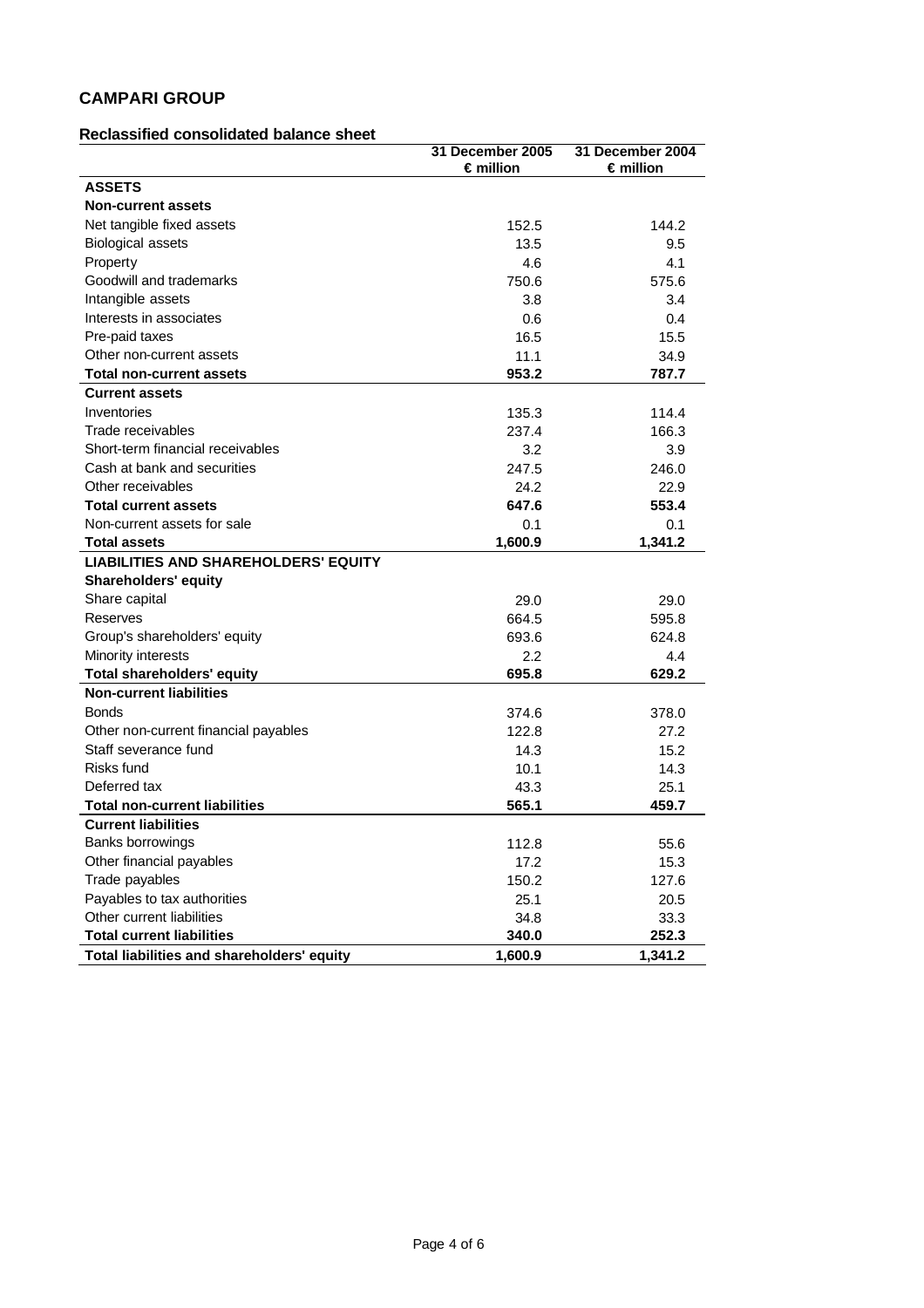# **CAMPARI GROUP**

### **Consolidated cash flow statement**

|                                                                                                  | 31 December 2005<br>$\epsilon$ million | 31 December 2004<br>$\epsilon$ million |
|--------------------------------------------------------------------------------------------------|----------------------------------------|----------------------------------------|
|                                                                                                  |                                        |                                        |
| Net profit                                                                                       | 118.0                                  | 96.9                                   |
| Non cash items                                                                                   | 29.3                                   | 13.7                                   |
| Cash flow from operating activities before changes in working capital                            | 147.3                                  | 110.6                                  |
| Net change in working capital                                                                    | (50.2)                                 | 4.2                                    |
| Cash flow from operating activities (A)                                                          | 97.1                                   | 114.8                                  |
| Cash flow from investing activities (capex) (B)                                                  | (15.0)                                 | (16.4)                                 |
| Free cash flow $(A + B)$                                                                         | 82.1                                   | 98.4                                   |
|                                                                                                  |                                        |                                        |
| Acquisitions                                                                                     | (130.7)                                | (14.1)                                 |
| Other changes                                                                                    | 2.1                                    | 2.1                                    |
| Dividends paid                                                                                   | (28.1)                                 | (24.7)                                 |
| Cash flow from other activities (C)                                                              | (156.7)                                | (36.7)                                 |
| Exchange rate differences and other movements (D)                                                | (24.6)                                 | 6.4                                    |
| Net increase (decrease) in net financial position $(A + B + C + D)$                              | (99.2)                                 | 68.1                                   |
| Expected cost relating to eventual exercise of put option on Skyy Spirits,<br>LLC minority stake | (45.5)                                 |                                        |
| Net increase (decrease) in net financial position                                                | (144.7)                                | 68.1                                   |
| Net financial position at start of period                                                        |                                        |                                        |
|                                                                                                  | (226.7)                                | (294.8)                                |
| Net financial position at end of period                                                          | (371.4)                                | (226.7)                                |